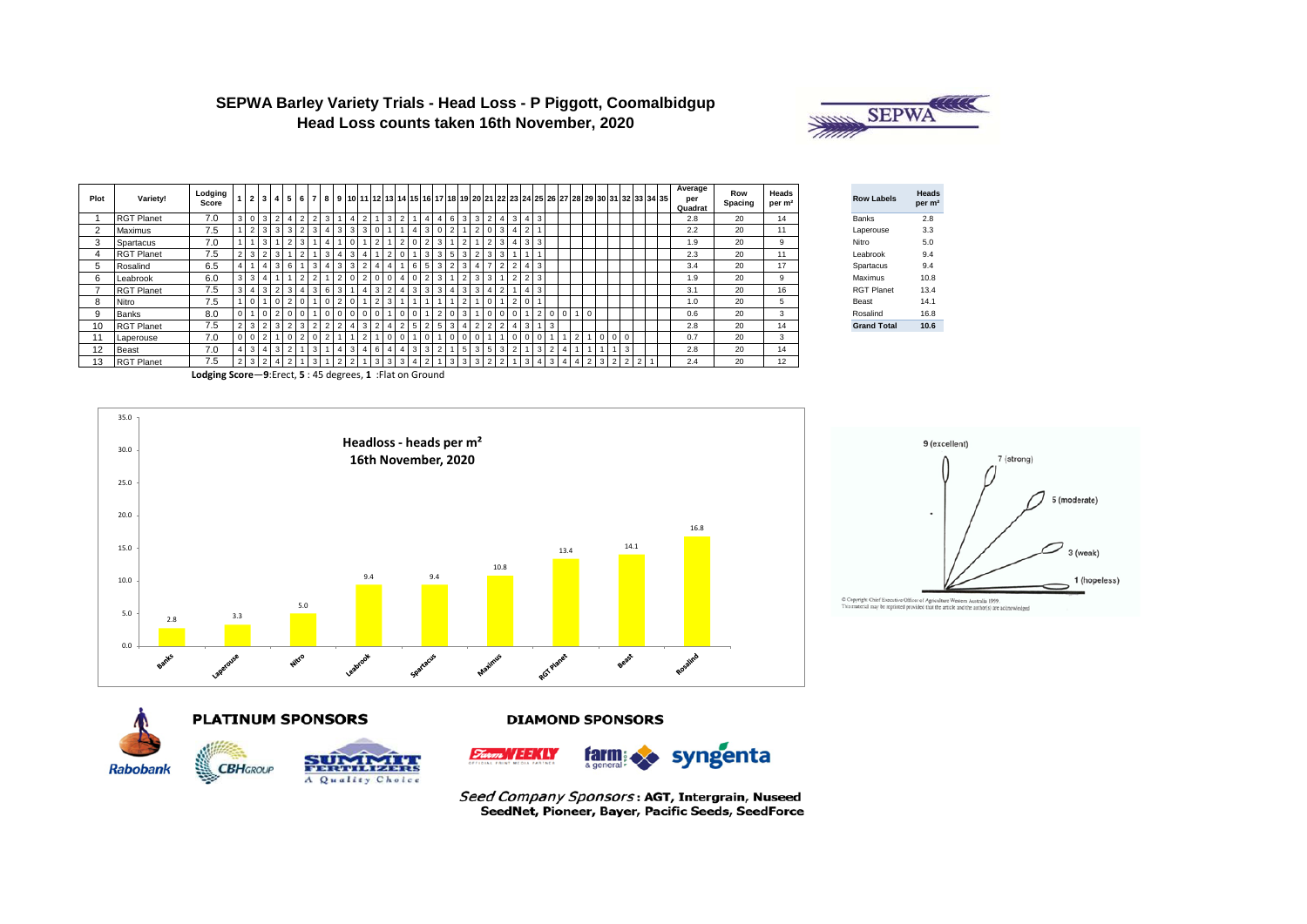

# **HARVEST DATA - SEPWA Barley Variety Trial - P Piggott Coomalbidgup Harvested - 13th November 2020**

| Plot | Variety!          | Plot Length | Plot Width | Area (ha) | Weight (kgs) | Yield (t/ha) | Plot 2 | % of Site Mean | Average of Yield (t/ha) |       |
|------|-------------------|-------------|------------|-----------|--------------|--------------|--------|----------------|-------------------------|-------|
|      | <b>RGT Planet</b> | 200         | 12         | 0.240     | 944          | 3.933        |        | 101%           | Variety!                | Total |
|      | Maximus           | 200         | 12         | 0.240     | 976          | 4.067        | 4      | 104%           | Beast                   | 3.458 |
|      | Spartacus         | 200         | 12         | 0.240     | 918          | 3.825        | 9      | 98%            | Spartacus               | 3.825 |
|      | <b>RGT Planet</b> | 200         | 12         | 0.240     | 976          | 4.067        | 16     | 104%           | Nitro                   | 3.892 |
| 5    | Rosalind          | 200         | 12         | 0.240     | 943          | 3.929        | 25     | 101%           | <b>RGT Planet</b>       | 3.918 |
| 6    | Leabrook          | 200         | 12         | 0.240     | 984          | 4.100        | 36     | 105%           | Rosalind                | 3.929 |
|      | <b>RGT Planet</b> | 200         | 12         | 0.240     | 966          | 4.025        | 49     | 103%           | Banks                   | 3.933 |
| 8    | Nitro             | 200         | 12         | 0.240     | 934          | 3.892        | 64     | 100%           | Laperouse               | 4.017 |
| 9    | Banks             | 200         | 12         | 0.240     | 944          | 3.933        | 81     | 101%           | Maximus                 | 4.067 |
| 10   | <b>RGT Planet</b> | 200         | 12         | 0.240     | 892          | 3.717        | 100    | 95%            | Leabrook                | 4.100 |
|      | Laperouse         | 200         | 12         | 0.240     | 964          | 4.017        | 121    | 103%           | <b>Grand Total</b>      | 3.909 |
| 12   | Beast             | 200         | 12         | 0.240     | 830          | 3.458        | 144    | 88%            |                         |       |
|      | 13 RGT Planet     | 200         | 12         | 0.240     | 924          | 3.850        | 169    | 98%            |                         |       |

| Average of Yield (t/ha) |       |
|-------------------------|-------|
| Variety!                | Total |
| Beast                   | 3.458 |
| Spartacus               | 3.825 |
| Nitro                   | 3.892 |
| <b>RGT Planet</b>       | 3.918 |
| Rosalind                | 3.929 |
| <b>Banks</b>            | 3.933 |
| Laperouse               | 4.017 |
| Maximus                 | 4.067 |
| Leabrook                | 4.100 |
| <b>Grand Total</b>      | 3.909 |

| Plot            | Variety!          | <b>Plot Lenath</b> | Plot Width Area (ha) |       | Weight (kgs) | Yield (t/ha) | Plot 2 | % of Site Mean |
|-----------------|-------------------|--------------------|----------------------|-------|--------------|--------------|--------|----------------|
|                 | <b>RGT Planet</b> | 200                | 12                   | 0.240 | 944          | 3.933        |        | 101%           |
| 4               | <b>RGT Planet</b> | 200                | 12                   | 0.240 | 976          | 4.067        | 16     | 104%           |
|                 | <b>RGT Planet</b> | 200                | 12                   | 0.240 | 966          | 4.025        | 49     | 103%           |
| 10 <sup>1</sup> | <b>RGT Planet</b> | 200                | 12                   | 0.240 | 892          | 3.717        | 100    | 95%            |
| 13              | <b>RGT Planet</b> | 200                | 12                   | 0.240 | 924          | 3.850        | 169    | 98%            |







**DIAMOND SPONSORS** 

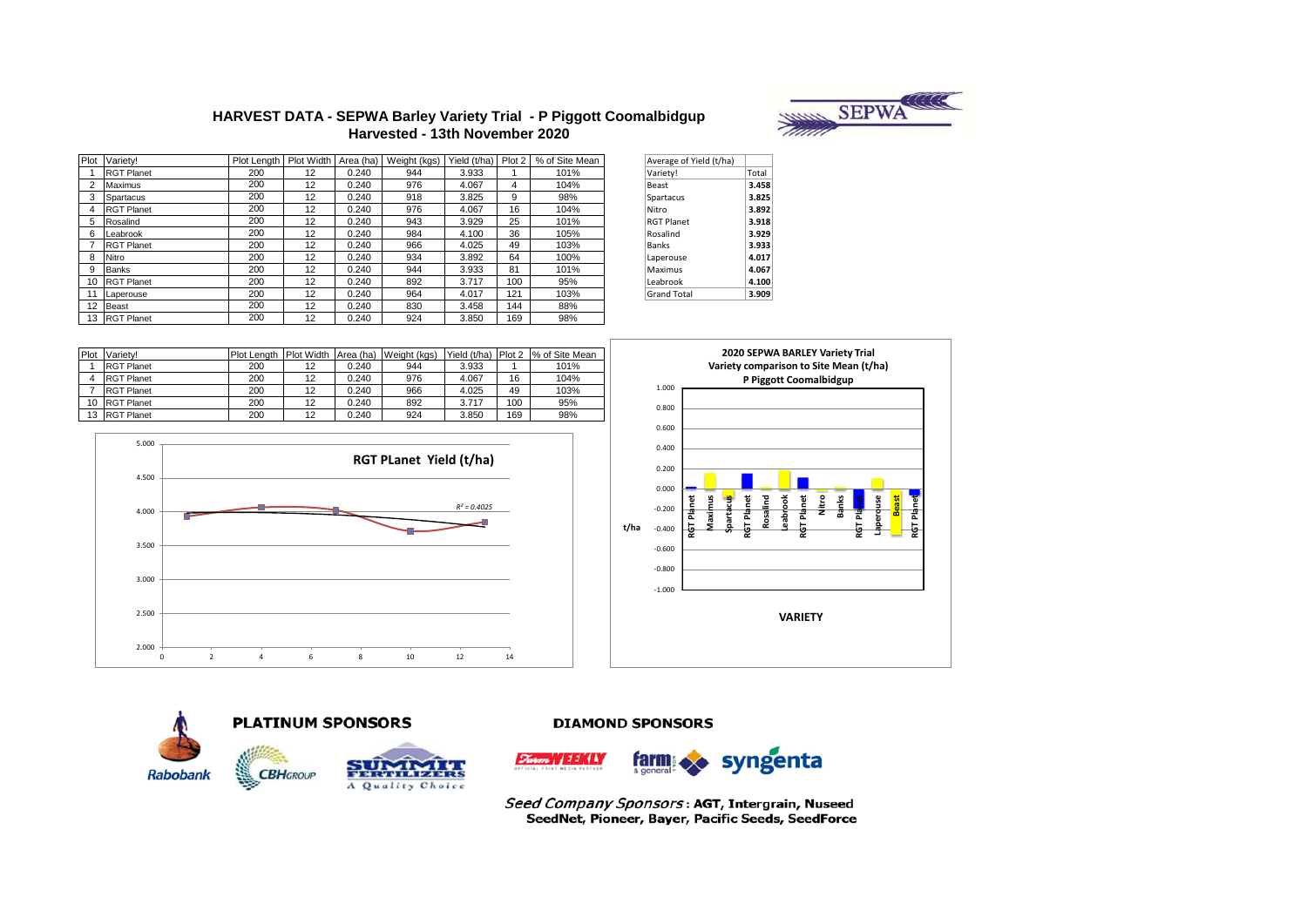



**VARIETY**

|      |                   | Yield  |                |
|------|-------------------|--------|----------------|
| Plot | Variety!          | (t/ha) | % of Site Mean |
| 1    | <b>RGT Planet</b> | 3.933  | 101%           |
| 2    | Maximus           | 4.067  | 104%           |
| 3    | Spartacus         | 3.825  | 98%            |
| 4    | <b>RGT Planet</b> | 4.067  | 104%           |
| 5    | Rosalind          | 3.929  | 101%           |
| 6    | Leabrook          | 4.100  | 105%           |
| 7    | <b>RGT Planet</b> | 4.025  | 103%           |
| 8    | Nitro             | 3.892  | 100%           |
| 9    | <b>Banks</b>      | 3.933  | 101%           |
| 10   | <b>RGT Planet</b> | 3.717  | 95%            |
| 11   | Laperouse         | 4.017  | 103%           |
| 12   | <b>Beast</b>      | 3.458  | 88%            |
| 13   | <b>RGT Planet</b> | 3.850  | 98%            |

### **Site Details**

## **Plot Dimensions**

**PLATINUM SPONSORS** 

| Length |  |
|--------|--|
| (m)    |  |
| 200    |  |

**(m) Width (m) Area (m2) Conversion Factor**  $0.240$ 

![](_page_2_Picture_12.jpeg)

![](_page_2_Picture_13.jpeg)

![](_page_2_Picture_14.jpeg)

|                       | <b>Site Details</b>         | <b>Statistical Analysis</b>     |        |
|-----------------------|-----------------------------|---------------------------------|--------|
| Soil Description:     | Sand over gravel over clay. | Site Mean (t/ha)                | 3.909  |
| Date Sown:            | Tuesday, 12 May 2020        | Probability                     | 0.298  |
| <b>Date Harvested</b> | Monday, 23 November 2020    | Least significant difference 5% | 0.4273 |
| Seeding Rate:         | 70 ka/ha                    | <b>CV %</b>                     | 3.6    |

# **DIAMOND SPONSORS**

![](_page_2_Picture_18.jpeg)

![](_page_2_Picture_19.jpeg)